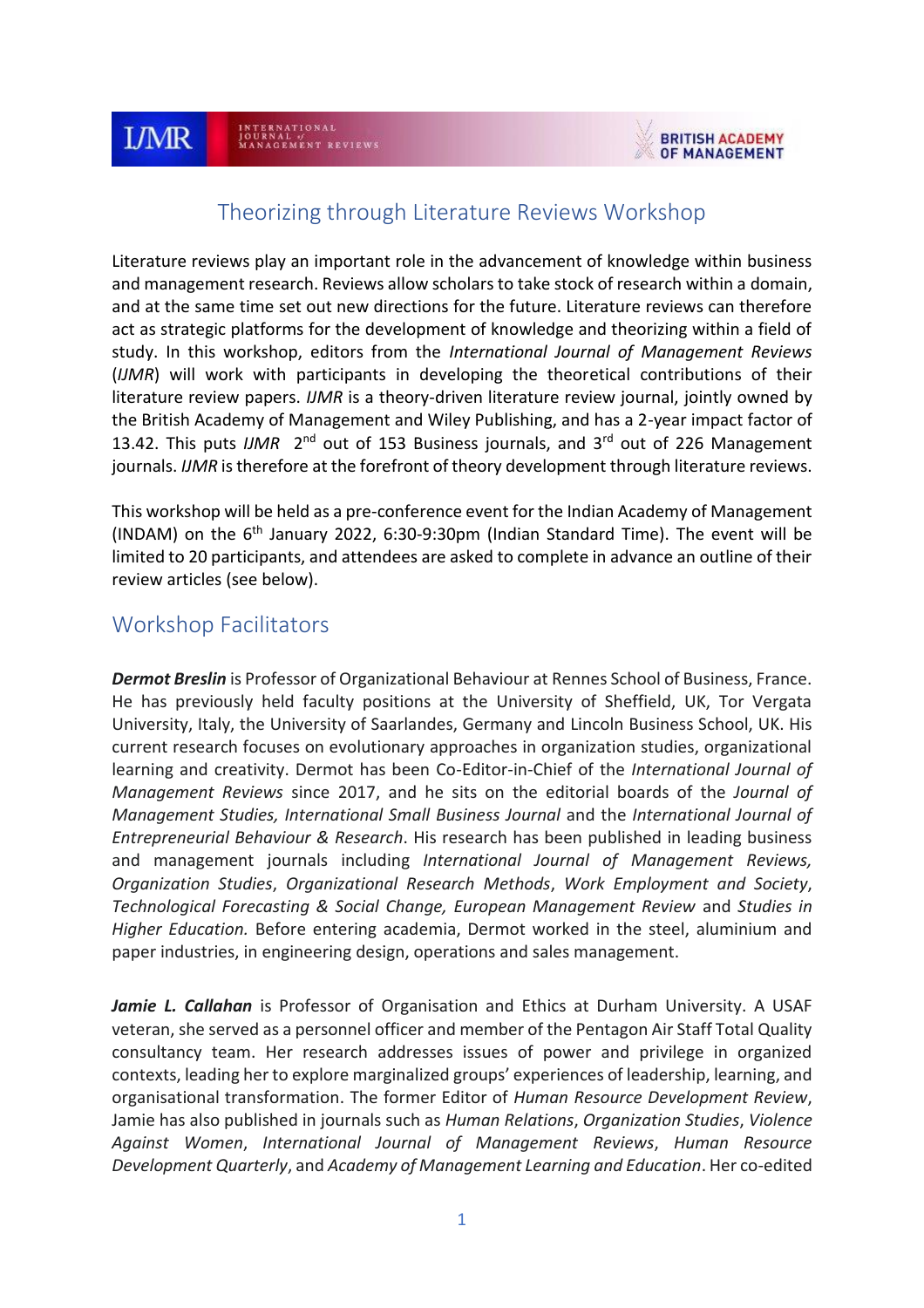book, *Realising Critical HRD* (CSP, 2015) was recognised as Outstanding Book of the Year Award by the Academy of HRD. She is a feminist, editor, author, mentor, activist, and educator. Visit Jamie's [LinkedIn](https://www.linkedin.com/in/jamie-callahan-8703b31/%C2%A0) profile or follow her on Twitter at [@ProfJamieC.](https://twitter.com/profjamiec)

*Marian Iszatt-White* is a Senior Lecturer in Leadership at Lancaster University Management School (LUMS). She entered academia after a successful career in financial risk management, latterly as Group Treasurer of Top 100 plc Enterprise Oil, having also worked in the specialist engineering and hospitality industries. Since joining LUMS, she has served as Director of the School's Executive MBA and is now Director of their doctoral programmes. Her research interests revolve around the practice turn in leadership and its implications for 'aspirational' forms of leadership (such as Authentic Leadership) and leadership development. She has published in journals such as *Leadership, Management Learning, Organization Studies* and *Journal of Business Ethics*, as well as having a recent review article on Authentic Leadership in *IJMR*. She is has published four books, including a post-graduate leadership textbook (now in its third edition) and an edited volume on leadership as emotional labour. View Marian's [University Profile](https://urldefense.com/v3/__https:/www.lancaster.ac.uk/lums/people/marian-iszatt-white__;!!N11eV2iwtfs!_dAPzcB764X5-9PGES-pWUFHertA2F1saykimvY8b33cSxK2d1SjDteVTvZt4pQ$) and [LinkedIn.](https://urldefense.com/v3/__https:/www.linkedin.com/in/marian-iszatt-white-423aa21/__;!!N11eV2iwtfs!_dAPzcB764X5-9PGES-pWUFHertA2F1saykimvY8b33cSxK2d1SjDteVonRlLqM$)

*Somnath Lahiri* is a Professor of Organizational Strategy and International Business at Illinois State University, USA. He has 15 years of academic experience the USA and 13 years of experience as a Project Engineer in India. In addition to being an Associate Editor with the *International Journal of Management Reviews*, Somnath serves on the editorial board of the *Journal of World Business* and *Journal of International Management.* His publications have appeared in the *Global Strategy Journal, International Journal of Management Reviews, Journal of World Business, Journal of International Management, Journal of Business Research, Management International Review* etc. He has also guest-edited special issues in several journals such as the *British Journal of Management*, *Global Strategy Journal, Journal of World Business,* and *Journal of International Management.*

# Pre-Workshop Preparation

In preparation for the workshop we ask participants to complete the following.

- 1. Watch our helpful video [Introducing](https://youtu.be/HxJXt1i3zfU) *IJMR* and our Frequently Asked Question[s link to](https://britishacademyofmanagement.sharepoint.com/:v:/s/BAM2020/EZ7iT7GthClKvHSi-uPVqx4BeFT-XD7YHfKoUd3WcI3-JA?e=ncOOEP)  [video](https://britishacademyofmanagement.sharepoint.com/:v:/s/BAM2020/EZ7iT7GthClKvHSi-uPVqx4BeFT-XD7YHfKoUd3WcI3-JA?e=ncOOEP) before the workshop.
- 2. Fill in the Workshop Outline Proposal for your review article, as we will be working with these outlines (rather than full drafts of your paper) in the feedback sessions of the workshop

We suggest you read up on how to write great reviews before or after the workshop (all are open access):

Alvesson, M., & Sandberg, J. (2020). The problematizing review: A counterpoint to Elsbach and Van Knippenberg's argument for integrative reviews. *Journal of Management Studies*. <https://doi.org/10.1111/joms.12582>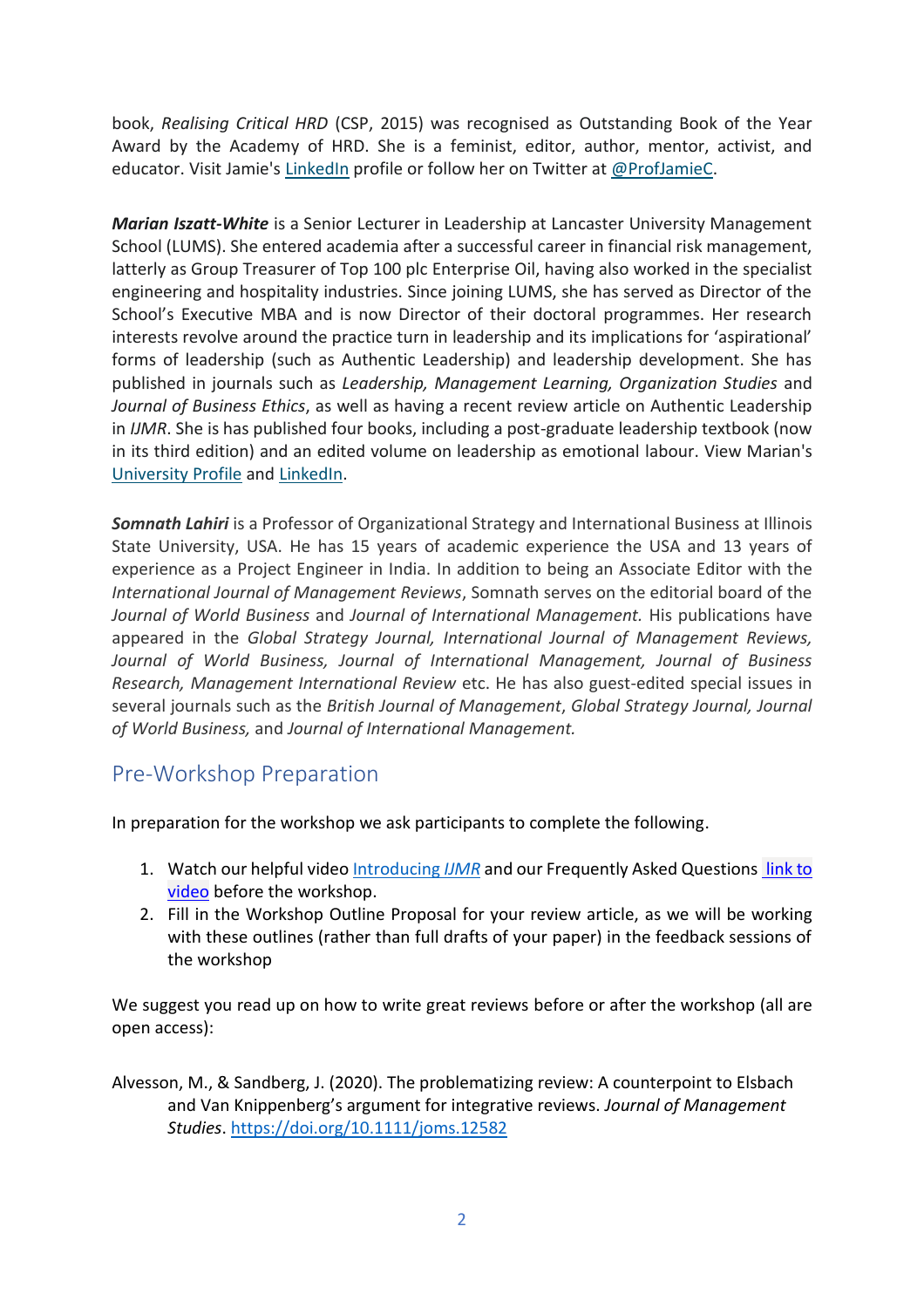- Breslin, D., Callahan, J., & Iszatt-White, M. (2021). Future-proofing *IJMR* as a leading management journal: Reach, relevance and reputation. *International Journal of Management Reviews*. [https://doi.org/10.1111/](https://doi.org/10.1111/ijmr.12275)*IJMR* .12275
- Breslin, D., & Gatrell, C. (2020). Theorizing Through Literature Reviews: The Miner-Prospector Continuum. *Organizational Research Methods*. [https://doi.org/10.1177/1094428120943288](https://doi.org/10.1177%2F1094428120943288)
- Elsbach, K. D., & van Knippenberg, D. (2020). Creating high‐impact literature reviews: an argument for "integrative reviews". *Journal of Management Studies*. <https://doi.org/10.1111/joms.12581>
- Hoon, C., & Baluch, A. M. (2019). The role of dialectical interrogation in review studies: Theorizing from what we see rather than what we have already seen. *Journal of Management Studies*.<https://doi:10.1111/joms.12543>
- Post, C., Sarala, R., Gatrell, C., & Prescott, J. E. (2020). Advancing theory with review articles. *Journal of Management Studies*,<https://DOI:10.1111/joms.12549>

# Agenda

| $6:30 - 6:45$ pm        | Welcome & introductions                               |
|-------------------------|-------------------------------------------------------|
| $6:45 - 7:30$ pm        | <b>IJMR</b> and Theorizing through Literature Reviews |
| $7:30 - 9:00 \text{pm}$ | Breakout groups: discussing your outlines             |
| $9:00 - 9:30$ pm        | Questions and Answers, & wrap-up                      |

# Registration Form Link:

The registration link for the IJMR workshop is:<https://forms.gle/d5SCsAEfgicNsa7v5>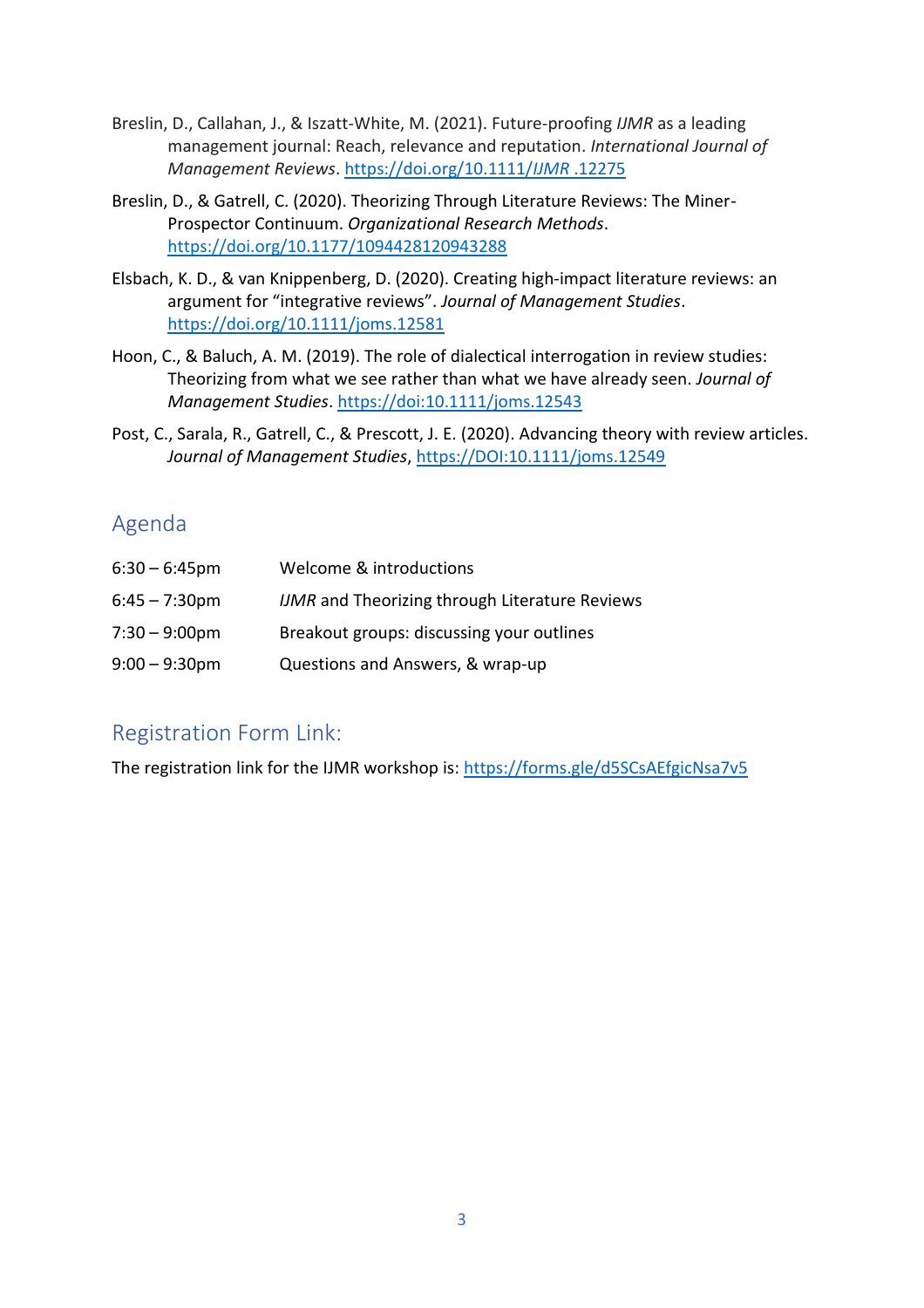

# Theorizing through Literature Reviews Workshop

Outline proposal for review article

1. What is the topic or theme of your proposed review article? [max. 200 words]

2. How does your review contribute to theory within this domain, or what new theoretical insight(s) does it reveal? [max. 200 words]